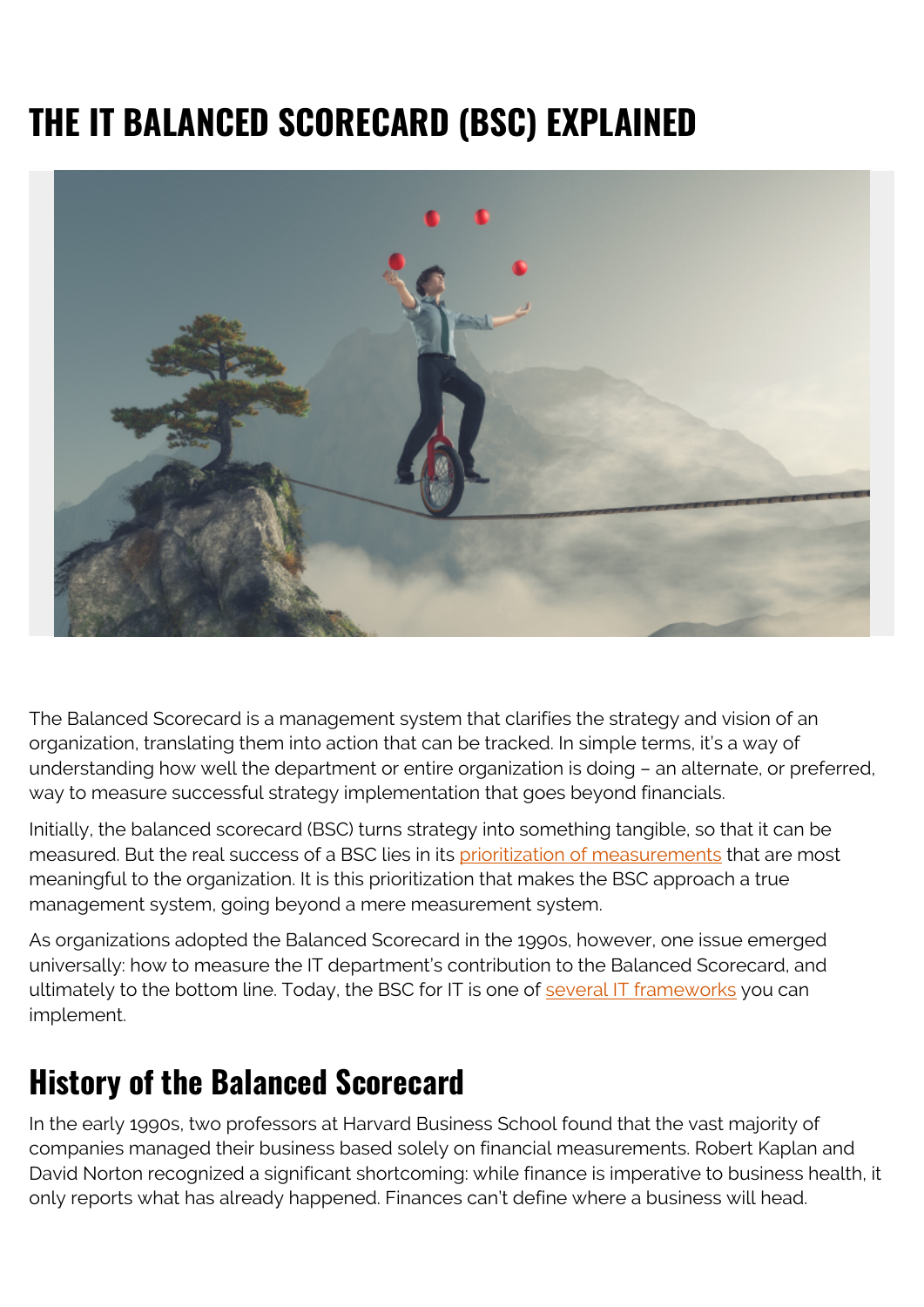Together, Kaplan and Norton wanted to develop a way to manage strategy performance – and strategy isn't something that easily translates to numbers and metrics. They built the Balanced Scorecard as the solution to this problem. The main objective of the BSC is to translate corporate strategy and mission into tangible objects that can be measured, and prioritizing which measurements are [most meaningful.](https://www.clearpointstrategy.com/thorough-list-of-balanced-scorecard-advantages-disadvantages/)

The Balanced Scorecard defined four perspective that help managers plan, implement, and achieve the business strategy:

- **Financial Perspective:** tracking financial requirements and performance
- **Internal Business Process Perspective:** measuring critical-to-customer process requirements
- **Customer Perspective:** measuring the satisfaction and performance requirements of customers, as it applies to both the organization and what it delivers (products or services)
- **Knowledge, Education, and Growth Perspective:** measuring how the organization educates employees, gains and captures knowledges, and uses this information to grow and stay competitive

The vital part of maintaining a BSC is that all four arenas must be evaluated consistently. To delay examination or ignore a metric altogether will lead to an unbalanced business situation with inevitable and significant negative impact.

Whether they anticipated this sea change, Kaplan and Norton's Balanced Scorecard highlights a change in business management that is nearly the standard today, 25 years later. Not only did they see that finance couldn't predict the future, but now, businesses focus on service delivery and customer satisfaction almost more than the financial bottom line.

## **IT and the BSC**

Anyone in the industry knows that IT is changing drastically. A necessary component of any company in the 21st century, IT is no longer solely the bearer of hardware and software support. In fact, enterprises understand that IT is just as relevant to service delivery as any other business function within an organization, like marketing and finance. IT is also starting to support intelligent software development and implementation.

Perhaps the biggest shift, however, is that IT has increasingly become the product. Whether your company is selling an app or an enterprise system, technology fuels it. Even if your company's product is sustainably sourced bedsheets or print-to-order artwork, your company must have topof-the-line technology to support it, from customer service to order management to logistics.

With the *original scorecard system*, IT was difficult to measure with the pre-existing measurements, perhaps due to its place as "only" a utility. But since IT is a business partner, no longer a mere utility, it must be managed strategically and forecast accurately.

The tricky part is this: IT often resides in its own business silo, away from other "vital" business partners, the industry typically relies on its own unique, IT-centric metrics to track performance. IT has often also been reactive in their work, responding to outages or help desk issues once they arise; as such, IT teams aren't traditionally poised to think or act strategically.

A strong performance in the IT department may not translate to a positive performance to other parts of the enterprise.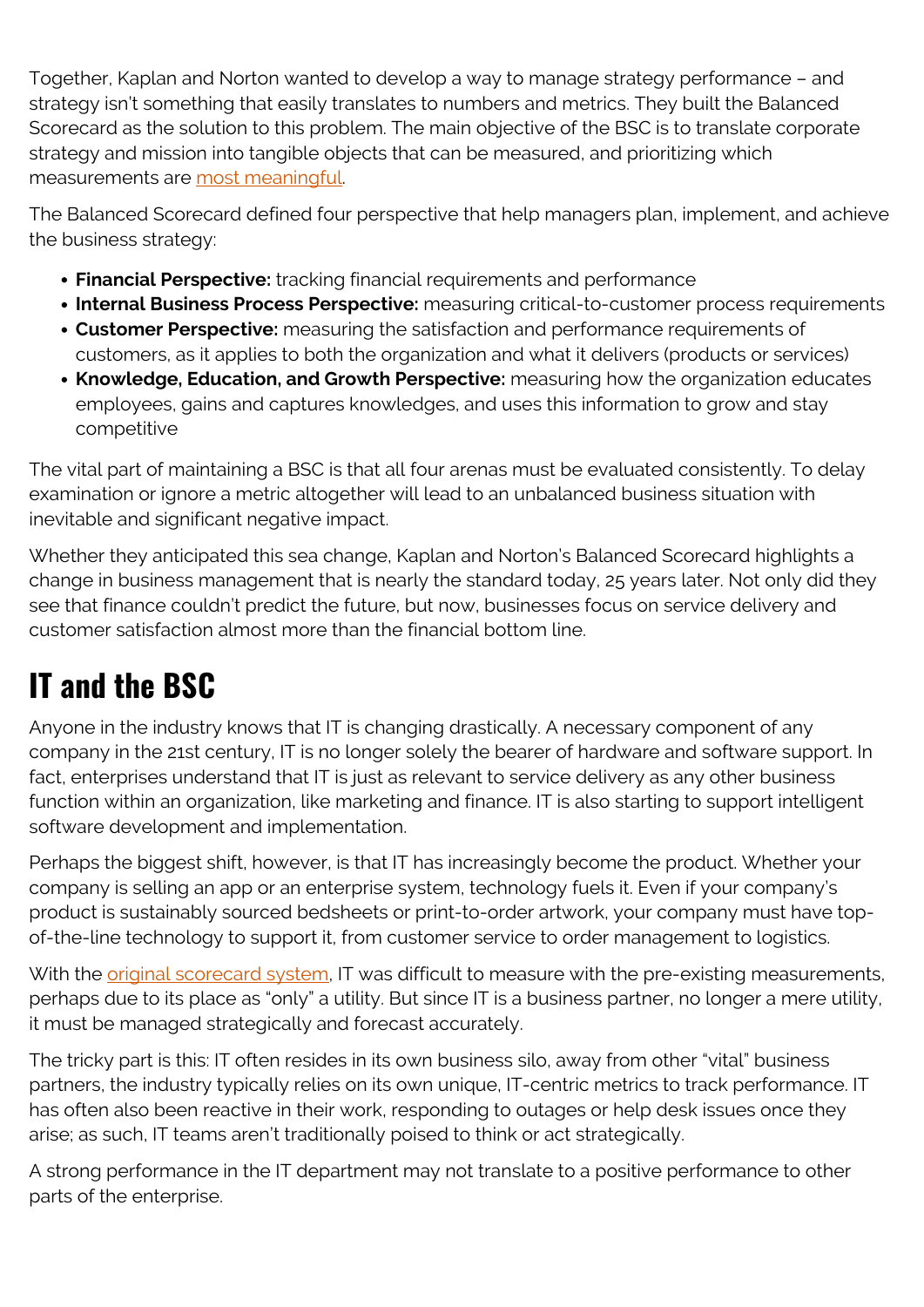## **Building an IT BSC**

Not long after Kaplan and Norton developed their Balanced Scorecard, Belgian organizational theorist Wim Van Grembergen and IT specialist Rik Van Bruggen adopted the traditional BSC. They saw the difficulties in applying the four legs of the traditional BSC to an IT environment. In 1997, they modified the four areas to better fit an IT environment:

- Corporate contribution
- Customer (User) Orientation
- Operational Excellence
- Future Orientation

The goal of this revised IT Balanced Scorecard is to align the IT department with the rest of the organization, so that its metrics can be tracked alongside enterprise-wide metrics. It's easy to see why. Imagine that IT is helping other business units improve their efficiency and customer satisfaction – that's a value-add for the enterprise. Historically, however, no metrics track these contributions.

Organizations must decide how to employ the Balanced Scorecard in the most beneficial way for their bottom line. Some enterprises take a top-down approach that puts all departments, including IT, on the same scorecard. Others opt to customize their scorecards, providing a specific IT Balanced Scorecard.

Let's take a look:

#### **Applying existing BSC metrics to IT**

In this approach, the IT BSC focuses on aligning language, so those within IT and those outside it are talking about measuring the same sorts of things in the same sorts of ways.

- Think about existing measurements in other areas: for instance, in HR the time-to-hire and employee turnover metrics, or in accounts and finance, there may be an order-to-cash measurement.
- What can IT do to contribute to these measurements?
- Once IT is looped into company language, a shift occurs wherein employees understand how the same terminology applies differently to each department.

#### **Creating an IT-specific BSC**

For other organizations, the best approach is to take inspiration from the four quadrants of the traditional BSC then customize them to fit IT (use the areas defined by Van Grembergen and Van Bruggen, or choose others entirely).

Or, IT performance experts suggest using the IT BSC quadrants, but changing which [key](https://www.bmc.com/blogs/sla-vs-kpi/) [performance indicators](https://www.bmc.com/blogs/sla-vs-kpi/) the IT team applies as these are likely different from KPIs for other business units. For instance:

The "customer" quadrant can be measured by "IT equipment users", wherein the customers become whoever partners with IT. These quadrants could have KPIs that track development of these partnerships and the satisfaction of these users.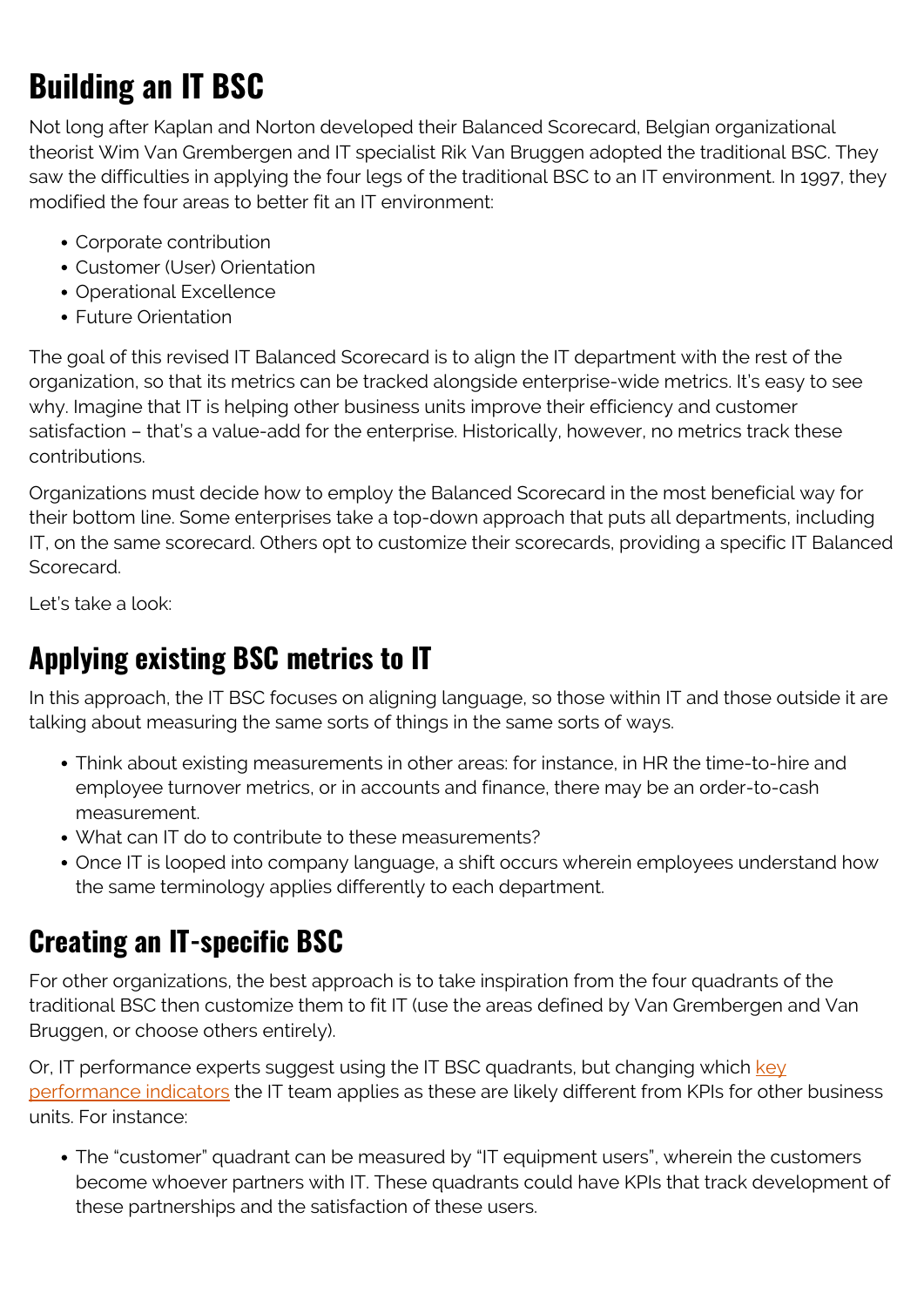The "operational excellence" quadrant could have KPIs that measure help desk efficiency, time-to-respond, efficient software development, etc., as align with the organization's overall strategy.

### **Getting IT and enterprise buy-in**

Companies that have adopted the IT BSC approach see success when deploying it in tandem with a companywide overhaul of strategic planning. Employee buy-in is crucial, as the metrics must be embraced by both leadership and employees in order to measure and be used consistently and accurately.

The BSC, including the IT BSC, encourages enterprises to get rid of thinking along the lines of "this is how it's always been done". Instead, the BSC measures exactly what is or isn't aligning with the strategy – so changes are inevitable.

## **Criticisms of the BSC: Is it worth it?**

The BSC, including the IT BSC, has become a stalwart component of tracking company success. It is estimated that nearly two-thirds of large-size enterprises deploy BSC principles. Still, [some criticism](https://bizfluent.com/about-5373424-problems-balanced-scorecard.html) may be warranted.

When the BSC was first developed, many business strategists pointed our two major issues: that the framework itself had no formal validation – Kaplan and Norton, remarkably, didn't cite any previous research in their first topic articles – and that it seemed to focus overwhelming on financial stakeholders, which mean only bottom-line, for-profit companies may benefit.

Today, however, both of these have been rendered moot. In subsequent research and versions of the scorecard, Kaplan and Norton updated their theory with facts and examples. More importantly, however, the BSC has developed to fit a variety of situations, including IT-specific scorecards, as well as the broader work of non-profit organizations and government entities who may measure success with much less financial focus.

One criticism remains – that the framework requires customization, and such customization rarely provides a unified bottom-line score or clear recommendations. A framework of metrics, like the BSC, does still require significant leadership and focus.

### **BSC is a way to track value**

At the end of the day, enterprises can use whichever parts of the BSC work for their IT or other departments. It is not a one-size-fits-all solution: you can't just deploy it and land on success.

IT experts in particular encourage IT departments to use the BSC as a way to continue to build IT value to the organization. Companies that have adopted the management system report that the IT BSC helps explore new ways of looking at IT – which means that IT can be empowered to take on new projects or innovative ideas. The scorecard can help encourage long-term goals, like software and help desk automation, to free up time for IT to reinvest their labor into more value-add ventures.

In this way, implementing an IT BSC becomes more about culture than numbers. It requires an agreed notion of what areas are prioritized and what leadership should look like. And the more employees and leaders outside of IT that embrace the cultural change, the easier the IT BSC will be